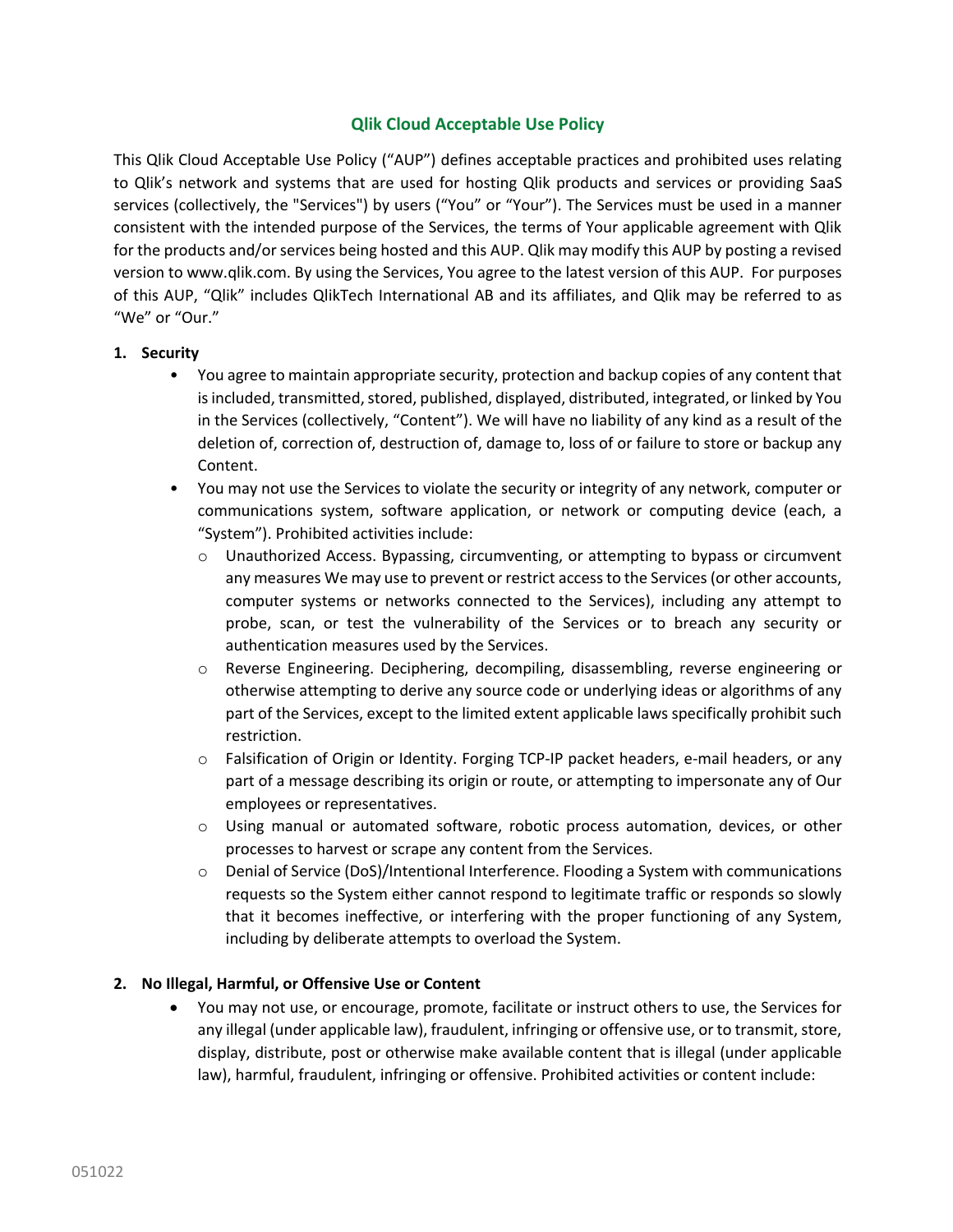- $\circ$  Illegal, Harmful or Fraudulent Activities. Any activities that are illegal, that violate the rights of others, that may be harmful to others, or that may be harmful to Our operations or reputation.
- o Infringing Content. Content that infringes or misappropriates the intellectual property or proprietary rights of others or that violates any law or contractual duty.
- o Offensive Content. Content that is illegal, harassing, libellous, fraudulent, defamatory, obscene, abusive, invasive of privacy, or otherwise objectionable.
- o Harmful Content. Content or other computer technology that may damage, interfere with, surreptitiously intercept or disrupt the Service, including viruses, Trojan horses, spyware, worms, time bombs, or cancelbots.
- o Unsolicited Content. Content that constitutes unauthorized or unsolicited advertising, junk or bulk e-mail ("spamming") or contains software viruses or any other computer codes, files or programs that are designed or intended to disrupt, damage, limit or interfere with the proper function of any software, hardware, or AUP March 2021 telecommunications equipment or to damage or obtain unauthorized access to any system, data, password, or other information of Ours or any third party.
- o Competitive Content. Attempting to collect and/or publish performance data for the purposes of benchmarking, or developing a product that is competitive with any Our product or services.

# **3. Our Monitoring and Enforcement**

- We reserve the right, but do not assume the obligation, to monitor for, and investigate, any violation of this AUP or other misuse of the Services. Failure to comply with this AUP constitutes a material breach of the terms and conditions upon which You are permitted to use the Services, and at any time may result in Qlik taking any and all remedial actions in its sole discretion, up to and including:
	- o Warnings;
	- o Suspending or terminating access to the Services;
	- o Removing, disabling or prohibiting access to content that violates this AUP and/or Your applicable agreement with Qlik; and/or
	- o Legal proceedings against You.

We may report any activity that We suspect violates any law or regulation to appropriate law enforcement officials, regulators, or other appropriate third parties. Our reporting may include disclosing appropriate customer information. We also may cooperate with appropriate law enforcement agencies, regulators, or other appropriate third parties to help with the investigation and prosecution of illegal conduct by providing network and systems information related to alleged violations of this AUP.

We take no responsibility for any material created or accessible on or through the Services and will not exercise any editorial control over such material. We are not obligated to monitor such material, but reserves the right to do so, as well as remove any content that We, in Our sole discretion, determine to be in violation of this AUP.